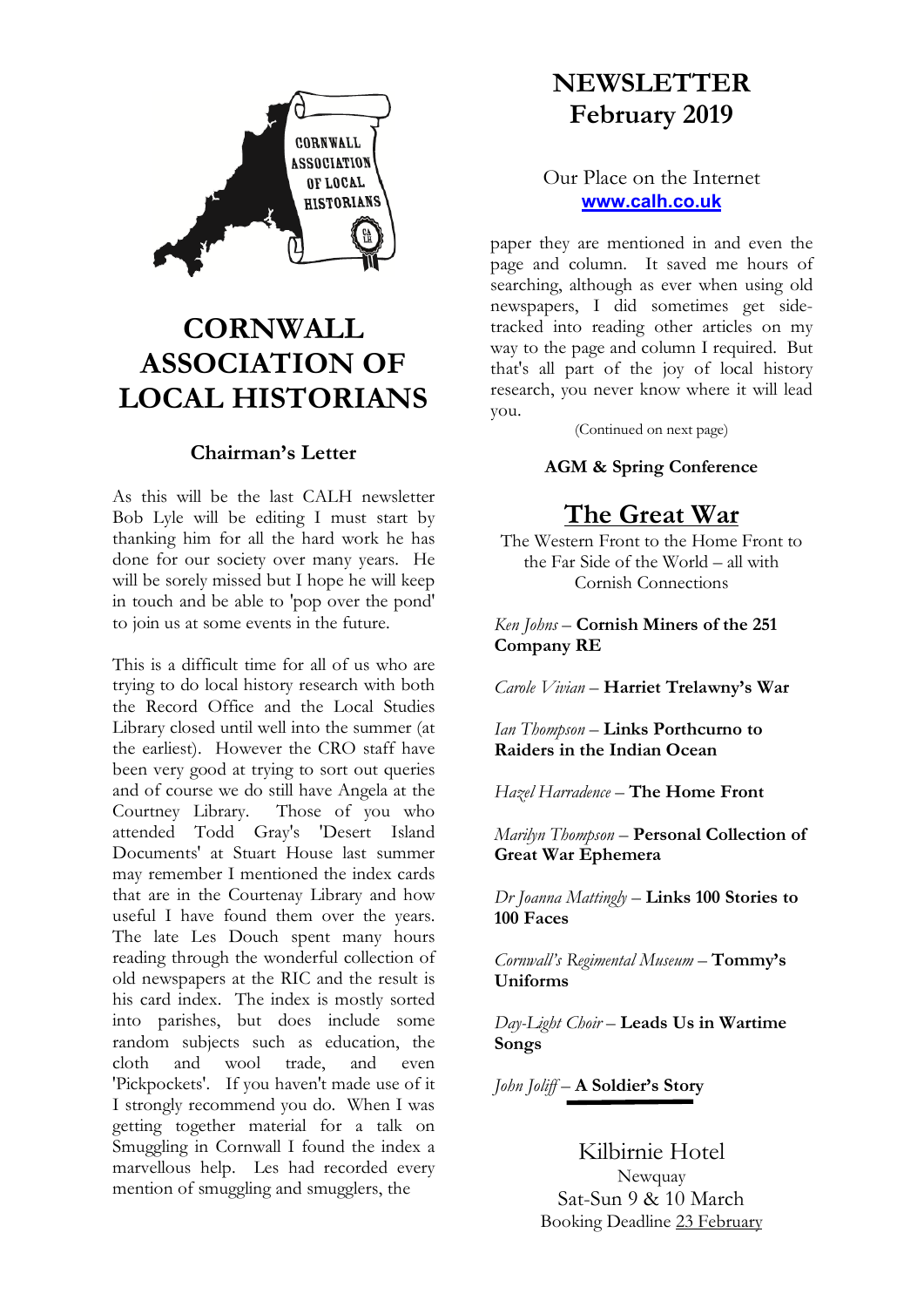(Continued from first page) I heard a very good talk at the Liskeard Old Cornwall Society in December about a collection of early photographs housed at Port Elliot. The speaker, David Kilborn, was one of a team who had been indexing the photographs, most of which AMAZINGLY are named. As I sat there, how I wished the 19th century members of the Trelawny family had bothered to name their photographs. I have loads of pictures and no idea who they are of. Later I started thinking, and realised, I am as bad as the Trelawny's in that I have hundreds of family photographs with nothing written on the back. I am sure many of you are in the same boat. So how about spending some of the long winter evenings going through them and trying to identify as many as you can, and asking relations if they can help. Now, a word of warning. I know with modern technology most photographs are now kept on your computer but it is often worthwhile backing them up or better still, printing out the more important ones. I managed to lose a whole lot of photographs off my computer once and although my computer chap managed to get most of them back, the information I had put with each one was lost forever. So I now have a load of early photographs of people and dates I am unsure of. I am quite pleased with my filing system for photos on the computer and can usually find what I want, but I really must get round to typing each picture's description and printing it out, so I have a back-up just in case things go wrong again. You can't beat old fashioned paper and an indexed ring binder!!!!

I look forward to seeing many of you at the spring conference - Cornwall in the First World War. Last year's Remembrance Day service was a very special time for many of us. Some of our beaches were used to draw sand paintings of men who fell in that terrible conflict. At Looe the picture chosen was of Kenneth Grigson, whose father was vicar of Pelynt. The Grigson family lost three boys in the Great War and two in the Second. Another son, father of CALH member Claudia Chilver, died in a flying accident whilst in the Diplomatic Service in 1948. The only surviving son was the author and poet Geoffry Grigson. His grandson joined Claudia and one of her

daughters on Looe beach to look at the picture of their relation.

It is very appropriate that the theme for this year's weekend conference is 'World War One', and I hope some of you will bring along photos and artefacts related to those grim days. It looks like being a very interesting weekend and I look forward to seeing you in Newquay.

> *Your Chairman Carole Vivian (01503)272 309 carolvivian309@btinternet*

## **AGM Set for 9 March**

The official Annual General Meeting (AGM) of CALH will be held at 10:45 am on Saturday, the 9<sup>th</sup> of March at the Kilbirnie Hotel, Newquay, immediately preceding the Spring Conference. Business will include election of officers and committee members, and any other issues facing the association. All members are welcome and encouraged to attend.

## **CALH Posts Available**

Robert Lyle is stepping down as our Newsletter and Website Editor, so the positions – either singly or together -- are available for another member to assume.

This copy of our Newsletter will be the last edited by Robert and, unless a successor can be found, future Newsletters might be in doubt. It doesn't take a great deal of time, a few hours three times as year. It only needs an interest in what is going on.

Our website is our window on the world which attracts interest from all around the globe, and its usage continues to grow.

The website is about to be redesigned after the AGM and we will not have a Website Editor. Again, the time commitment is not excessive and only reasonable computer skills are required. If you would like more information please contact Hugh Hedderly on 01503 269185.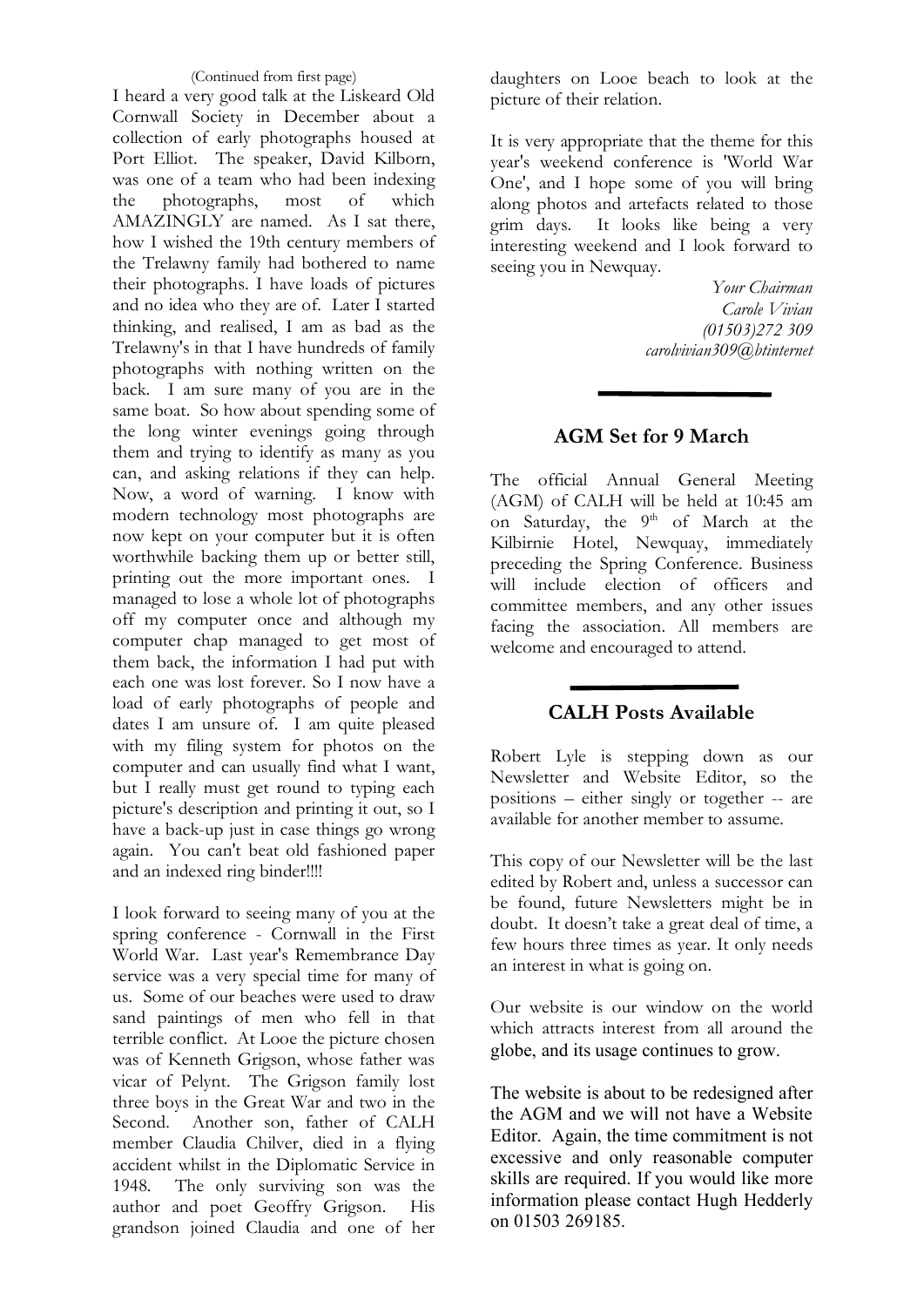## **Exciting Line-Up of Days Out**

Four interesting and informative visits have been organised for 2019:

22 May (Wednesday) Visit to St Ives. The day will begin at the St Ives Research Centre at Carbis Bay. Then we will catch a bus to St Ives, for a choice of either the St Ives Museum or the Barbara Hepworth Museum. After lunch, there will be a guided tour of the town before catching the bus back to Carbis Bay.

16 June (Wednesday) – Visit to Stratton and Poughill. Three experts will lead this visit based on the two churches: Dr Joanna Mattingly will tell us about Stratton Churchwardens' Accounts; Dr Todd Gray will talk about the impressive collection of bench ends and Alan McIntosh will lead a tour of historic Stratton. All three will go with us to Poughill for our afternoon visit.

13 July (Saturday) – Visit to St Neot. The St Neot History Group will host our visit. There will be a guided tour of the church and churchyard, then a tour of St Neot village. The St Neot and Warleggan archive rooms will be open during the lunch break. In the afternoon, there will be a visit to Lantewey, an historic private house, and an underground tour of Carnglaze Slate Caverns.

8 October (Tuesday) – Visit to Fowey. The day will include a talk and guided tour of historic Fowey and a visit to the Fowey Museum. An afternoon visit to the Italianinspired Trenython Manor hotel for tea is planned.

Booking forms will be sent with newsletters and the journal and will also be available under the Events tab on our webpage.

## **Courtney Marking 200 Years**

The Courtney Library & Archive in the RIC is celebrating its  $200<sup>th</sup>$  year. As part of the event, a new showcase will feature treasures in the archive. The Library is closed for renovations until 5<sup>th</sup> February at 10 am.

## **Kresen Kernow Moving Ahead**

Work is progressing rapidly on the Kresen Kernow building. All the scaffolding has been taken down and the exterior of the building is fully visible now. The environmental controls in the strongrooms have been tested and the 14 miles of new shelving are being installed. The timber flooring, carpets and reception desk are being fitted in late January and the final snagging undertaken.

In the current buildings, staff and volunteers have made great progress wrapping thousands of rare and fragile volumes and preparing other items in the collections to be relocated to their new home.

Two of the three volume rooms have been completed – a total of 5,000 volumes – and we are well on our way to finishing the third.

Over 1,500 rare books are being protected for the move.

The move starts in February and will take several months, but updating the database with all the collection's new locations will take much longer (currently, we have around 7,500 different locations.)

During the moving and resettling time, copies and research services will be suspended.

Kresen Kernow will open this summer and researchers are advised to keep an eye on the website for further details. The team are looking forward to welcoming everyone to the fantastic new building!

Be sure to find us on Facebook, Twitter and Instagram @kresenkernow to keep most up-to-date with Kresen Kernow as it progresses.

> *Deborah Tritton Kresen Kernow Project Lead Deborah.tritton@cornwall.gov.uk*

(To see a video of the history of the site: www.facebook.com/forCornwall/videos/1 180623478619641/ )